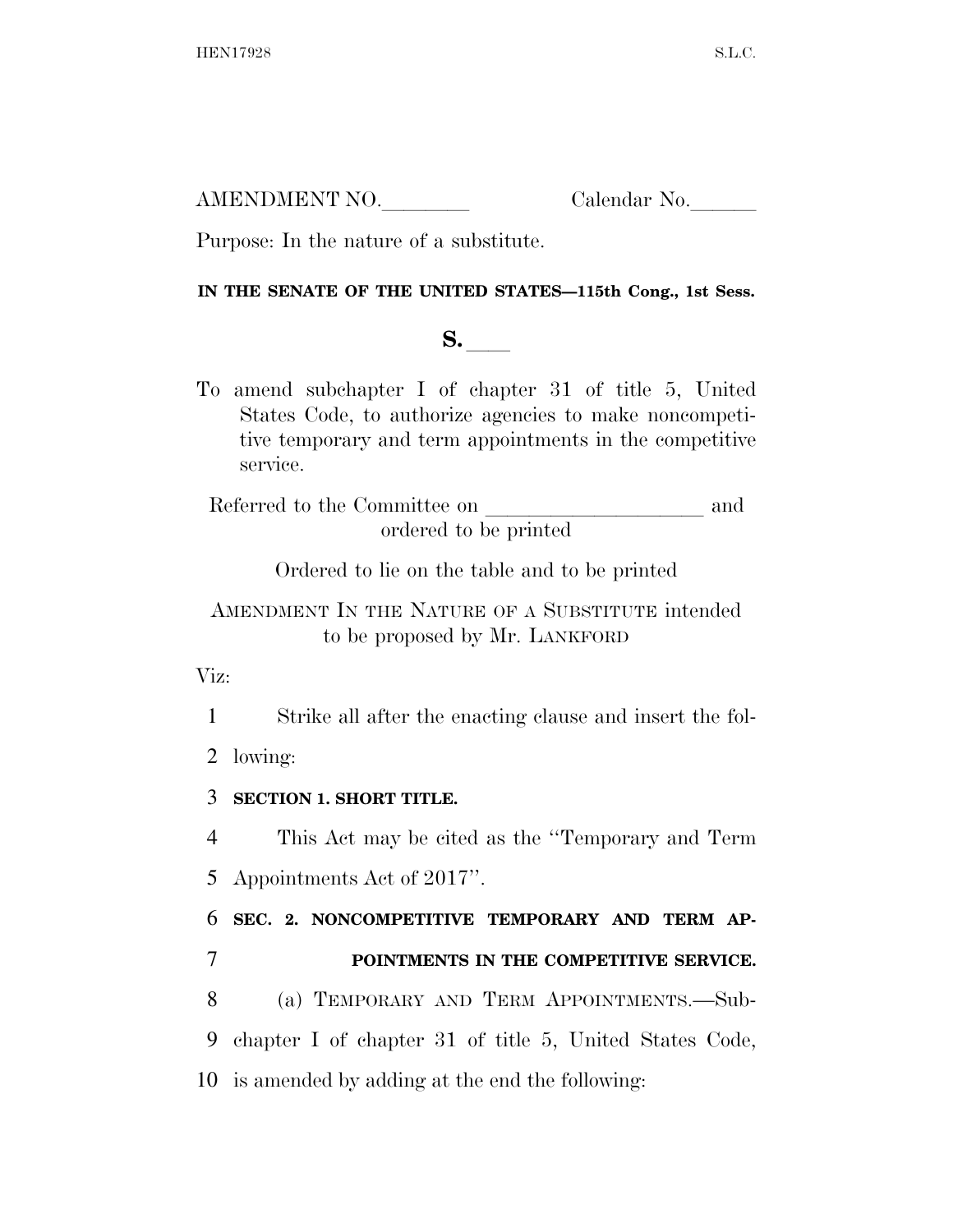## **''§ 3115. Temporary and term appointments**  2 "(a) DEFINITIONS.—In this section: ''(1) DIRECTOR.—The term 'Director' means the Director of the Office of Personnel Management. 5 "(2) TEMPORARY APPOINTMENT.—The term 'temporary appointment' means an appointment in the competitive service for a period of not more than 1 year. 9 "(3) TERM APPOINTMENT.—The term 'term appointment' means an appointment in the competi- tive service for a period of more than 1 year and not more than 5 years. 13 "(b) APPOINTMENT.— 14 ''(1) IN GENERAL.—The head of an agency may make a temporary appointment or term appointment to a position in the competitive service when the need for the services of the employee services is not permanent. 19 "(2) EXTENSION.—Under conditions prescribed by the Director, the head of an agency may— 21 ''(A) extend a temporary appointment made under paragraph (1) in increments of not more than 1 year, up to a maximum of 3 total years of service; and ''(B) extend a term appointment made under paragraph (1) in increments determined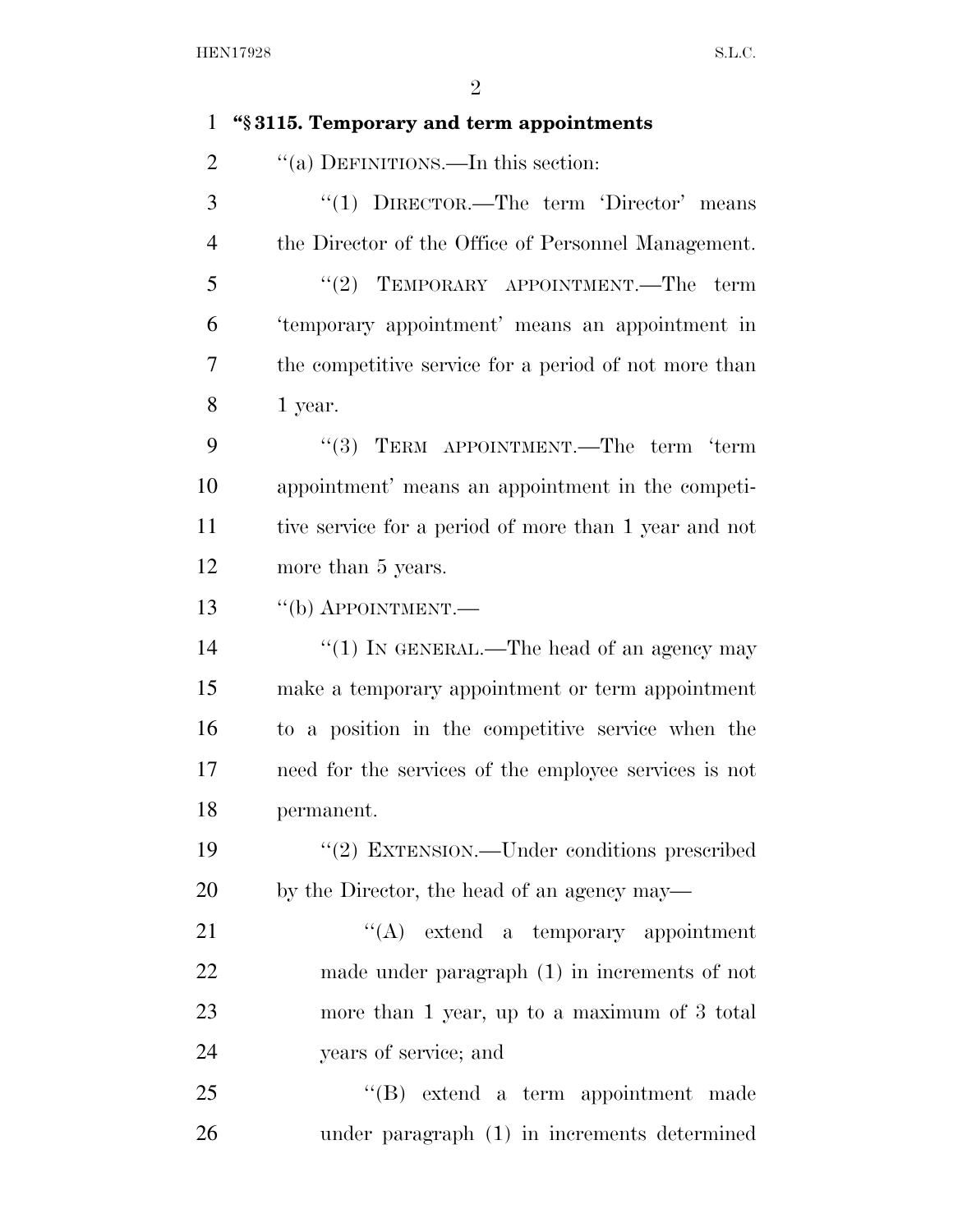HEN17928 S.L.C.

 appropriate by the head of the agency, up to a maximum of 6 total years of service.

 ''(c) APPOINTMENTS FOR CRITICAL HIRING NEEDS.—Under conditions prescribed by the Director, the head of an agency may make a noncompetitive temporary appointment, or a noncompetitive term appointment for a period of not more than 18 months, to a position in the competitive service for which a critical hiring need ex- ists, without regard to the requirements of sections 3327 and 3330. An appointment made under this subsection may not be extended.

 ''(d) REGULATIONS.—The Director may prescribe regulations to carry out this section, but is not required to promulgate regulations prior to implementation of this section.

16 "(e) SPECIAL PROVISION REGARDING THE DEPART- MENT OF DEFENSE.—Nothing in this section shall pre- clude the Secretary of Defense from making temporary and term appointments in the competitive service pursu- ant to section 1105 of the National Defense Authorization Act for Fiscal Year 2017 (10 U.S.C. note prec. 1580; Pub- lic Law 114–328; 130 Stat. 2447), and any regulations prescribed by the Director for the administration of this section shall not apply to the Secretary of Defense in the